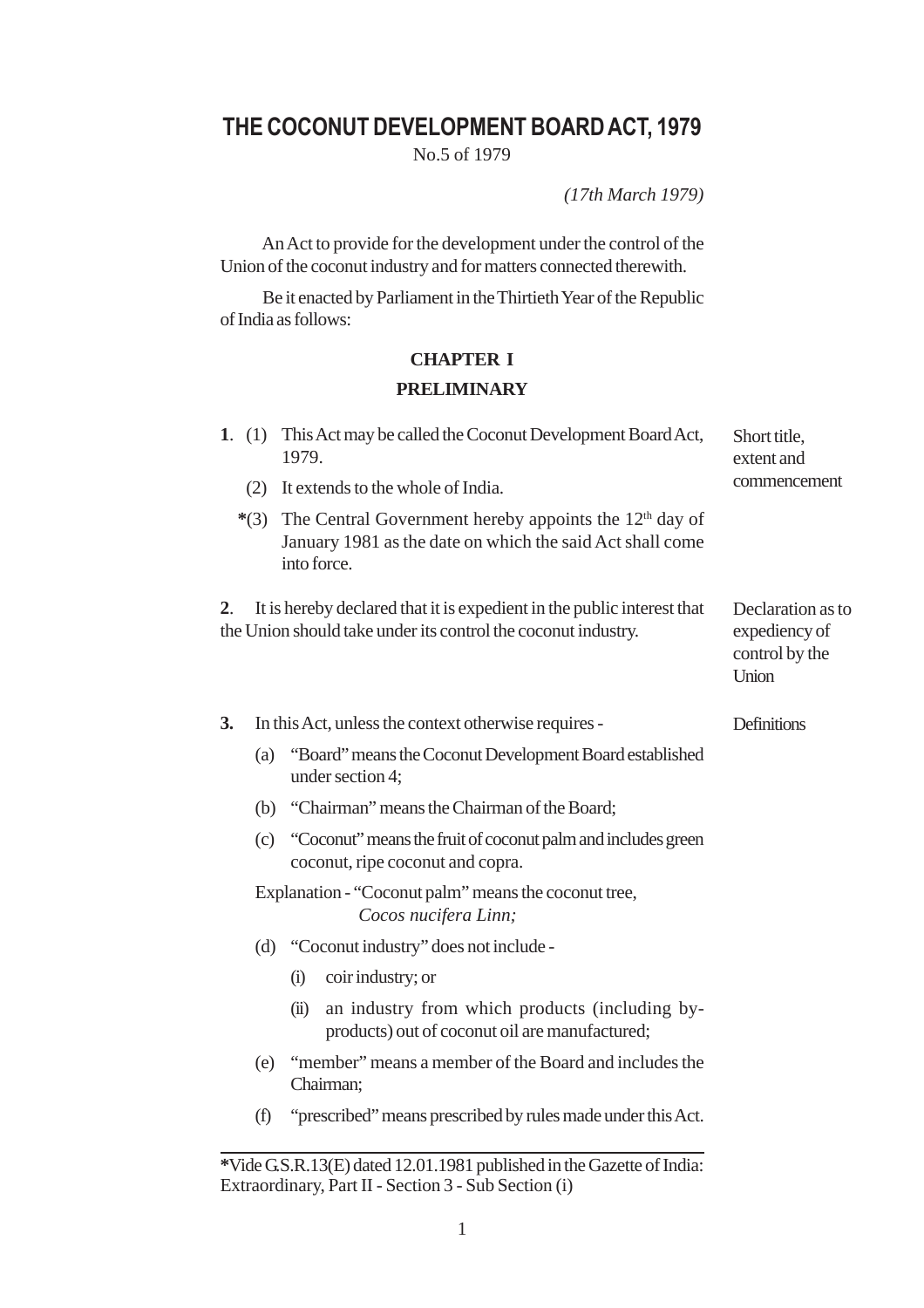### **CHAPTER II THE COCONUT DEVELOPMENT BOARD**

Establishment and constitution of the Board

**4.** (1) With effect from such date as the Central Government may, by notification in the Official Gazette appoint in this behalf, there shall be established for the purposes of this Act, a Board to be called the Coconut Development Board.

(2) The Board shall be a body corporate by the name aforesaid, having perpetual succession and common seal, with power to acquire, hold and dispose of property, both movable and immovable, and to contract and shall by the said name sue and be sued.

**\***(3) The Central Government hereby specifies that the Head Office of the Board shall be at Cochin in the State of Kerala.

- (4) The Board shall consist of the following members, namely:-
	- (a) a Chairman, to be appointed by the Central Government;
	- **\*\***(b) the Horticulture Commissioner to the Government of India; *ex officio*;
		- (c) the Director, Central Plantation Crops Research Institute (Indian Council of Agricultural Research); *ex officio*;
		- (d) the Chairman of the Coir Board constituted under section 4 of the Coir Industry Act, 1953; *ex officio*;
		- (e) three members of Parliament of whom two shall be elected by the House of the People and one by the Council of States;
		- (f) two members to be appointed by Central Government to represent respectively the Ministries of the Central Government dealing with -
			- (i) Revenue; and
			- (ii) Civil Supplies and Cooperation;
		- (g) three members to be appointed by the Central Government one each to represent the Governments of the States of Kerala, Tamilnadu and Karnataka, being States wherein coconut is grown on a large scale;
		- (h) five members to be appointed by the Central Government by rotation in the alphabetical order to represent the States of Andhra Pradesh, Assam, Maharashtra, Orissa and West Bengal and the Union Territories of the Andaman and Nicobar Islands, Goa, Daman and Diu, Lakshadweep and Pondicherry;

**<sup>\*</sup>**Vide G.S.R.12(E) dated 12.01.1981 published in the Gazette of India: Extraordinary, Part II - Section 3 - Sub Section (i).

**<sup>\*</sup>**\*Substituted by the Coconut Development Board [Amendment Act, 1987 (No.21 of 1987)]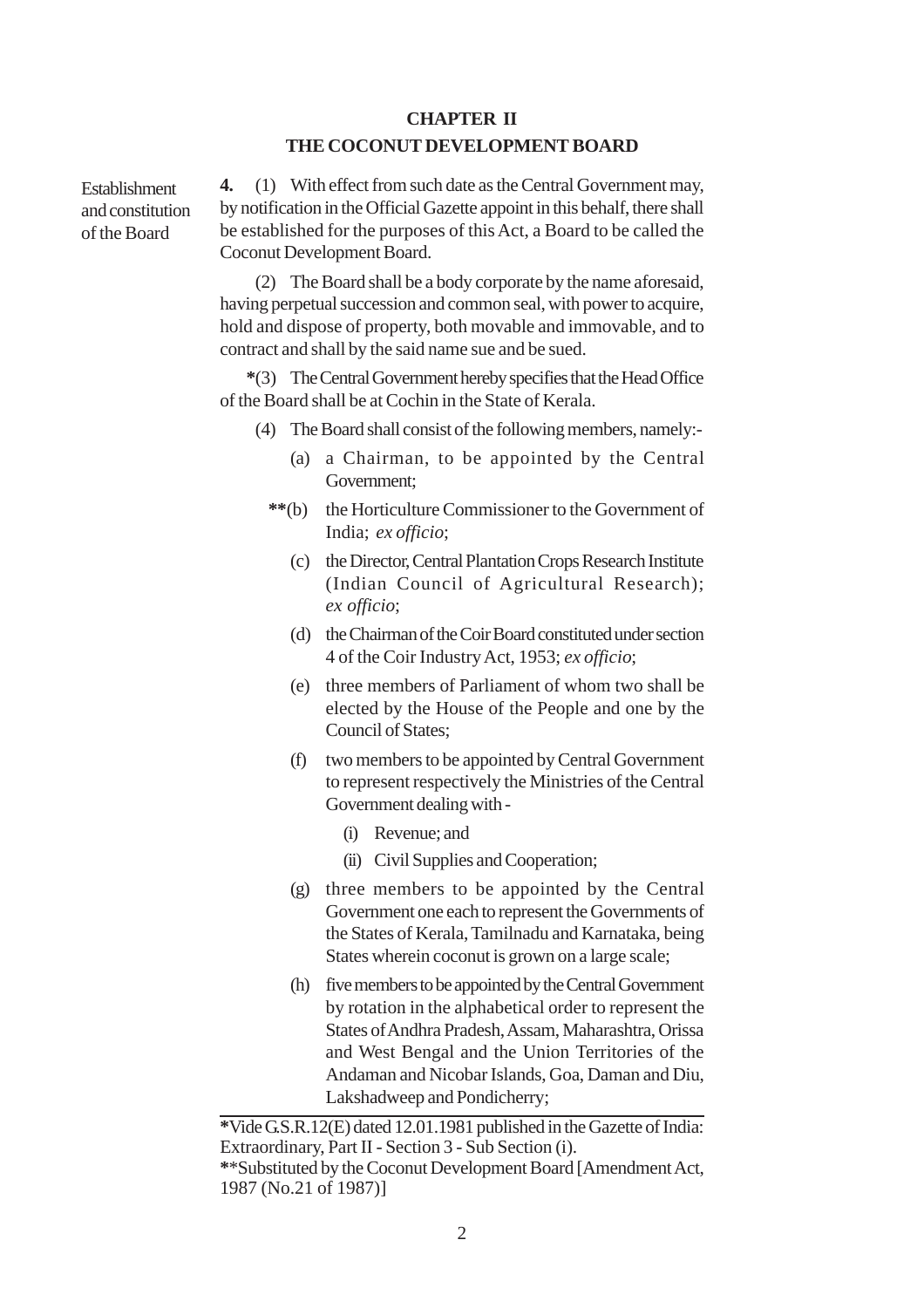- (i) four members to be appointed by the Central Government, two to represent the coconut growers of the State of Kerala and one each to represent the coconut growers of the States of Tamilnadu and Karnataka;
- (j) one member to be appointed by the Central Government to represent the coconut processing industry;
- (k) two members to be appointed by the Central Government to represent such other interests connected with the coconut industry as, in the opinion of that Government, ought to be represented;

Provided that every appointment under clauses (g) and (h) shall be made on the recommendation of the State Government or, as the case may be, of the Union Territory concerned.

(5) The Board shall elect, from amongst its members, a Vice-Chairman who shall exercise such of the powers and perform such of the functions of the Chairman as may be prescribed or as may be delegated to him by the Chairman.

(6) The term of office of the members and the manner of filling vacancies among, and the procedure to be followed in the discharge of their functions by, the members shall be such as may be prescribed.

(7) Any officer of the Central Government, not being a member of the Board, when deputed by that Government in this behalf, shall have the right to attend the meetings of the Board and take part in the proceedings thereof but shall not be entitled to vote.

(8) The Board may associate with itself in such manner, subject to such conditions and for such purposes as may be prescribed, any person whose assistance or advice it may desire in complying with any of the provisions of this Act and a person so associated shall have the right to take part in the discussions of the Board relevant to the purposes for which he has been associated but shall not have the right to vote and shall be entitled to receive such allowances or fees as may be fixed by the Central Government.

(9) No act or proceeding of the Board or any committee appointed by it under section 9 shall be invalidated merely by reason of-

- (a) any vacancy in, or any defect in the constitution of, the Board or such committee; or
- (b) any defect in the appointment of a person acting as a member of the Board or such committee; or
- (c) any irregularity in the procedure of the Board or such Committee not affecting the merits of the case.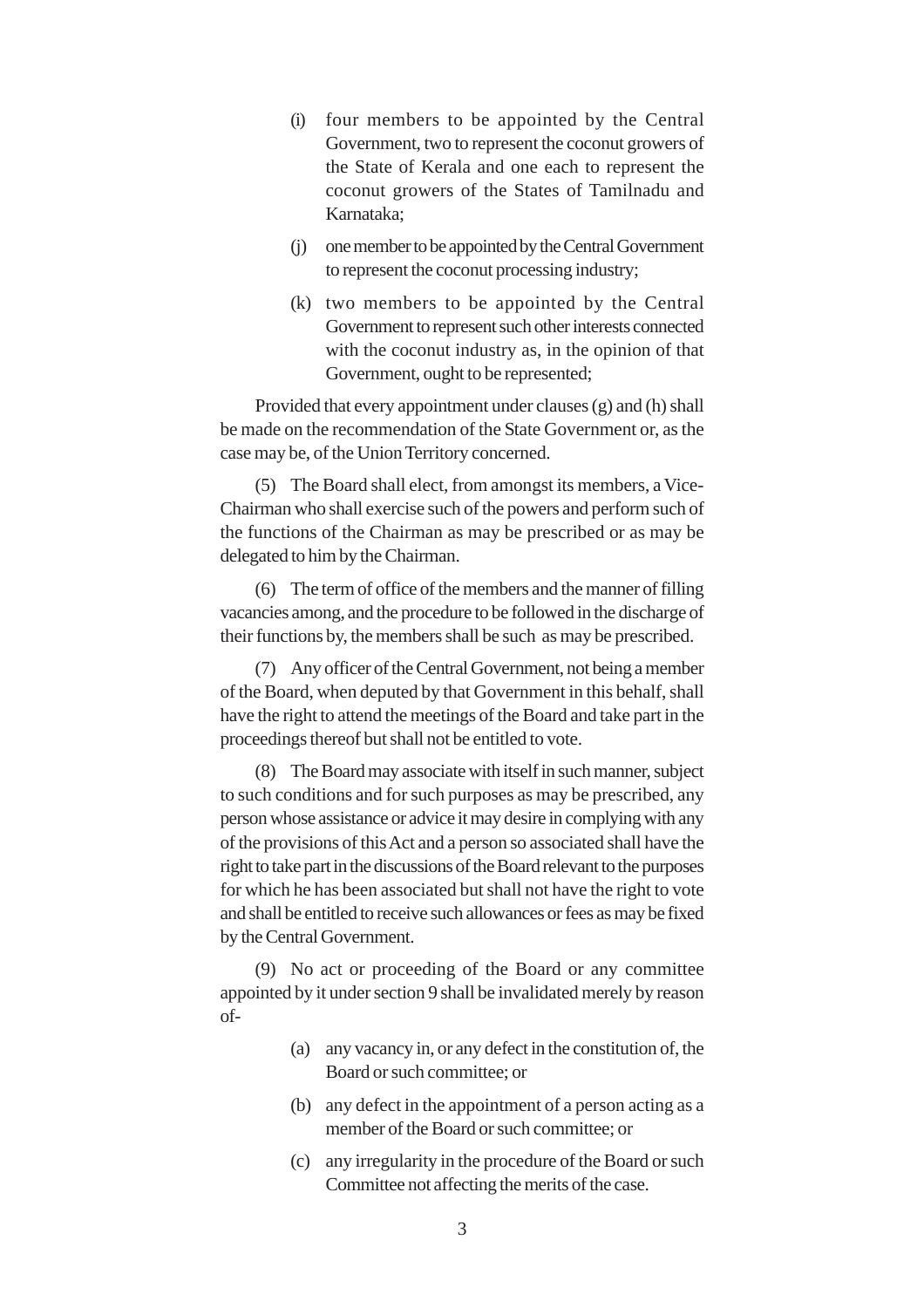(10) The Board shall meet at such times and places and shall observe such rules of procedure in regard to the transaction of business at its meetings (including the quorum at meetings) as may be provided by regulations made by the Board under this Act.

**5.** (1) The Chairman shall be entitled to such salary and allowances and shall be subject to such conditions of service in respect of leave, pension, provident fund and other matters as may, from time to time, be fixed by the Central Government.

(2) The members of the Board shall receive such allowances as may be fixed by the Central Government.

**6.** A member, other than ex-officio member, may resign his office by giving notice thereof in writing to the Central Government and on such resignation being accepted, he shall be deemed to have vacated his office.

**7.** (1) The Chairman shall be the chief executive of the Board and shall exercise such powers and perform such duties as may be prescribed.

(2) The Central Government shall appoint a Chief Coconut Development Officer to exercise such powers and perform such duties as may be prescribed or as may be delegated to him by the Chairman.

(3) The Chief Coconut Development Officer appointed under sub-section (2) shall have the right to attend the meetings of the Board and its committees appointed under section 9 and take part in the proceedings thereof but shall not be entitled to vote.

(4) The Central Government shall appoint a Secretary to the Board who shall exercise such powers and perform such duties as may be prescribed or as may be delegated to him by the Board or the Chairman.

(5) The Chief Coconut Development Officer and the Secretary shall be entitled to such salary and allowances and shall be subject to such conditions of service in respect of leave, pension, provident fund and other matters as may, from time to time, be fixed by the Central Government.

(6) Subject to such control and restrictions as may be prescribed, the Board may appoint such other officers and employees as may be necessary for the efficient performance of its functions and the method of appointment, the conditions of service and the scales of pay and allowances of such other officers and employees of the Board shall be such as may be provided by the Board by regulations made under this Act.

(7) The Chairman, the Chief Coconut Development Officer, the Secretary and other officers and employees of the Board shall not undertake any work unconnected with their duties under this Act except with the permission of the Central Government.

Salary and allowances and other conditions of service of Chairman and allowances of members

Resignation of members

Officers of the Board and other staff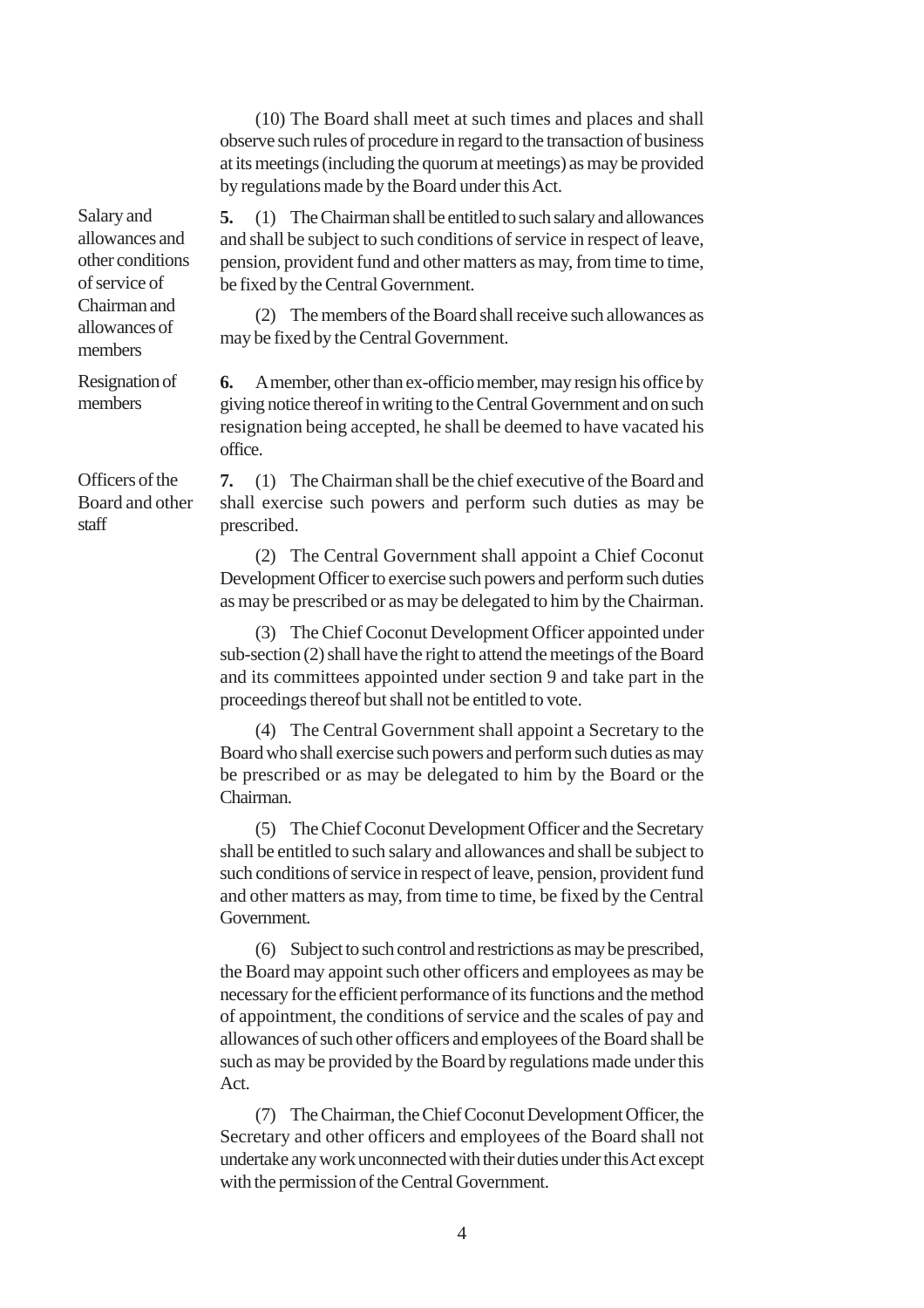Special provision for transfer of employees to the Board

**8.** (1) On the establishment of the Board, it shall be lawful for the Central Government to transfer to the Board, by order, and with effect from such date or dates as may be specified in the order, any officer or other employee holding office as such in the Directorate of Coconut Development immediately before the date on which the Board is established:

Provided that the scale of pay of the post to which such officer or other employee is transferred shall not be lower than the scale of pay of the post he was holding immediately before such transfer and the other terms and conditions of service (including pension, leave, provident fund and medical benefits) of the post to which he is transferred shall not be less favourable than the terms and conditions of service in relation to the post held by him immediately before such transfer:

Provided further that if, immediately before the date of his transfer, any such officer or other employee is officiating in a higher post under the Central Government either in a leave vacancy or in any vacancy of specified duration, his pay and other allowances, if any, on transfer, shall be protected for the unexpired period of such vacancy and thereafter he shall be entitled to the scale of pay applicable to the post under the Central Government to which he would have reverted.

(2) Before any order is issued under sub-section (1), all officers and other employees of the Directorate of Coconut Development shall be given an option in such form as may be prescribed, and within such time as may be specified in that behalf by the Central Government, to express their willingness or otherwise to become employees of the Board and such option once exercised shall be final:

Provided that no order under sub-section (1) shall be made in relation to any officer or other employee of the Directorate of Coconut Development who has intimated his intention of not becoming an employee of the Board within the time specified in that behalf:

Provided further that such of the persons employed by the Central Government in the said Directorate, who do not express, within the time specified in that behalf, their intention of becoming the employees of the Board, shall be dealt with in the same manner and in accordance with the same rules as would apply to the employees of the Central Government in the event of the reduction of the strength of the Department in which such persons have been employed.

(3) An officer or other employee transferred by an order made under sub-section (1) shall, on and from the date of transfer, cease to be an employee of the Central Government and become an officer or other employee of the Board with such designation as the Board may determine and shall, subject to the provisions of the first and second provisos to sub-section (1), be governed by the regulations made by the Board under this Act in respect of remuneration and other conditions of service (including pension, leave, provident fund and medical benefits) and shall continue to be an officer or other employee of the Board unless and until his employment is duly terminated by the Board: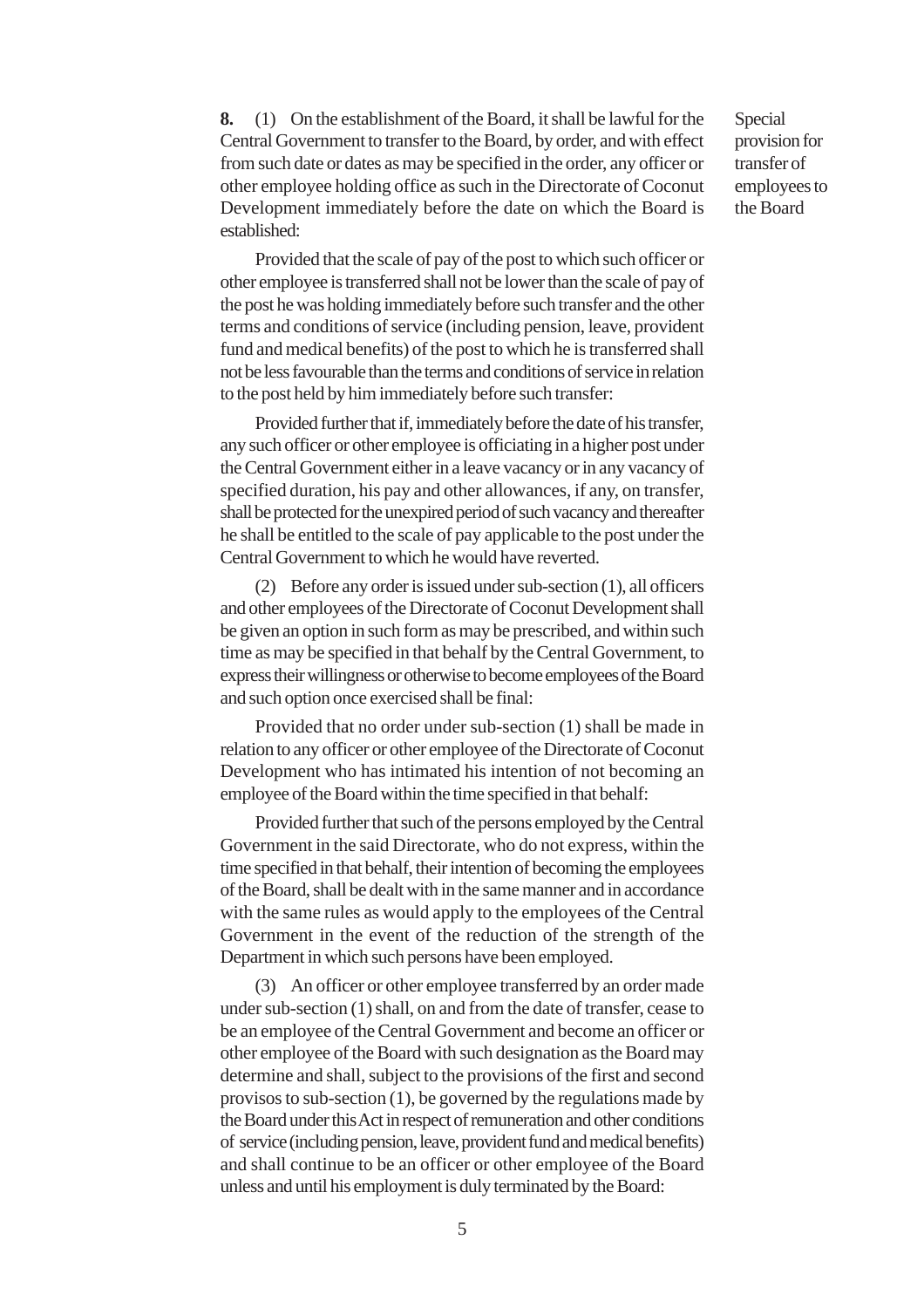Provided that till such time as the regulations referred to above governing the conditions of service of its officers or other employees are framed by the Board, the relevant rules and orders framed by the Central Government shall continue to be applicable to such officers or other employees.

(4) If a question arises whether the terms and conditions of service prescribed in the regulations framed by the Board in respect of any matter, including remuneration, pension, leave, provident fund and medical benefits, are less favourable than those attached to the post held by an officer or other employee immediately before his transfer to the Board the decision of the Central Government in the matter shall be final.

**9.** (1) The Board may appoint such committees as may be necessary for the efficient discharge of its duties and performance of its functions under this Act. **Committees** of the Board

> (2) The Board shall have the power to co-opt as members of any committee appointed under sub-section (1) such number of persons, who are not members of the Board as it may think fit and the persons so co-opted shall have the right to attend meetings of the committee and take part in its proceedings but shall not have the right to vote.

> (3) The persons co-opted as members of a committee under sub-section (2) shall be entitled to receive such allowances or fees for attending meetings of the committee as may be fixed by the Central Government.

Functions of the Board

**10.** (1) It shall be the duty of the Board to promote, by such measures as it thinks fit, the development under the control of the Central Government of the coconut industry.

(2) Without prejudice to the generality of the provisions of subsection (1), the measures referred to therein may provide for -

- (a) adopting measures for the development of coconut industry so that farmers, particularly small farmers, may become participants in and beneficiaries of, the development and growth of coconut industry;
- (b) recommending measures for improving the marketing of coconut and its products in India;
- (c) imparting technical advice to any person who is engaged in the cultivation of coconut or the processing or marketing of coconut and its products;
- (d) providing financial or other assistance for the development of high yielding coconut hybrids, adoption of improved methods of cultivation of coconut, modern technology for processing of coconut and extension of areas under coconut cultivation (including replanting) with a view to improving the growth of coconut industry;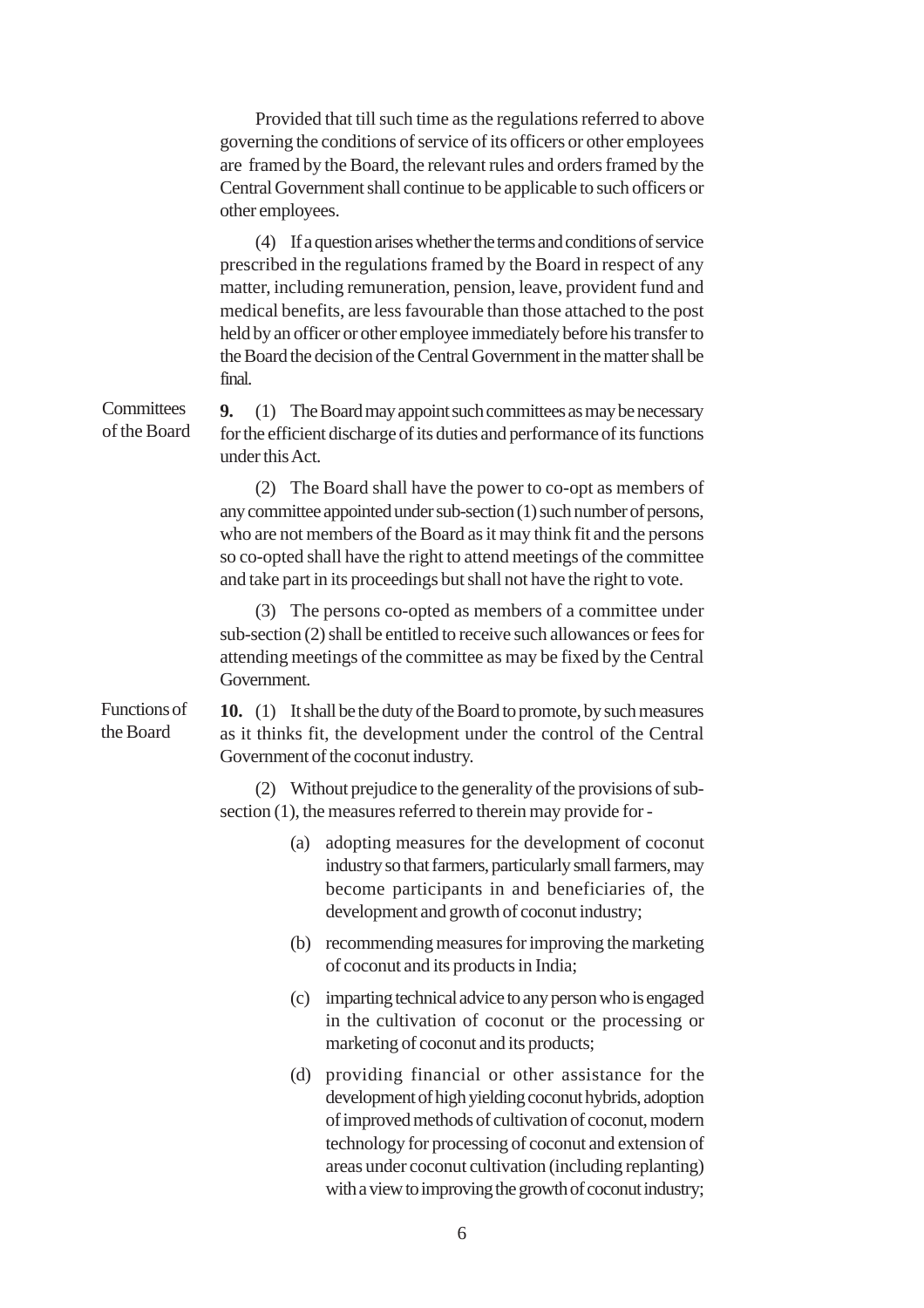- (e) adopting such measures as may be practicable for assisting coconut growers to get incentive prices including recommending, as and when necessary, minimum and maximum prices for coconut and its products;
- (f) recommending measures for regulating import and export of coconut and its products;
- (g) collecting statistics from growers of coconut, dealers in coconut, manufacturers of coconut products and such other persons and institutions as may be prescribed, on any matter relating to coconut industry and publishing the statistics so collected or portions thereof or extracts therefrom;
- (h) fixing grades, specifications and standards for coconut and its products;
- (i) financing suitable schemes in consultation with the Central Governments and the Government of the States where coconut is grown on a large scale, so as to increase the production of coconut and to improve its quality and yield; and for this purpose evolving schemes for award of prizes or grant of incentives to growers of coconut and the manufacturers of its products and for providing marketing facilities for coconut and its products;
- (j) assisting, encouraging, promoting or financing agricultural, technological, industrial or economic research on coconut and its products in such manner as the Board may deem fit by making use of available institutions;
- (k) undertaking such publicity and publishing such periodicals, books or bulletins, on the research and development of coconut and its products, as may be found necessary;
- (l) setting up of regional offices and other agencies for the promotion and development of production; grading and marketing of coconut and its products in coconut growing States and Union territories for the efficient discharge of the functions and objectives of the Board;
- (m) such other measures as may, having regard to the purposes of this Act, be prescribed by the Central Government in consultation with the Governments of the States where coconut is grown on a large scale.

(3) The Board shall perform its functions under this section in accordance with, and subject to, such rules as may be made by the Central Government.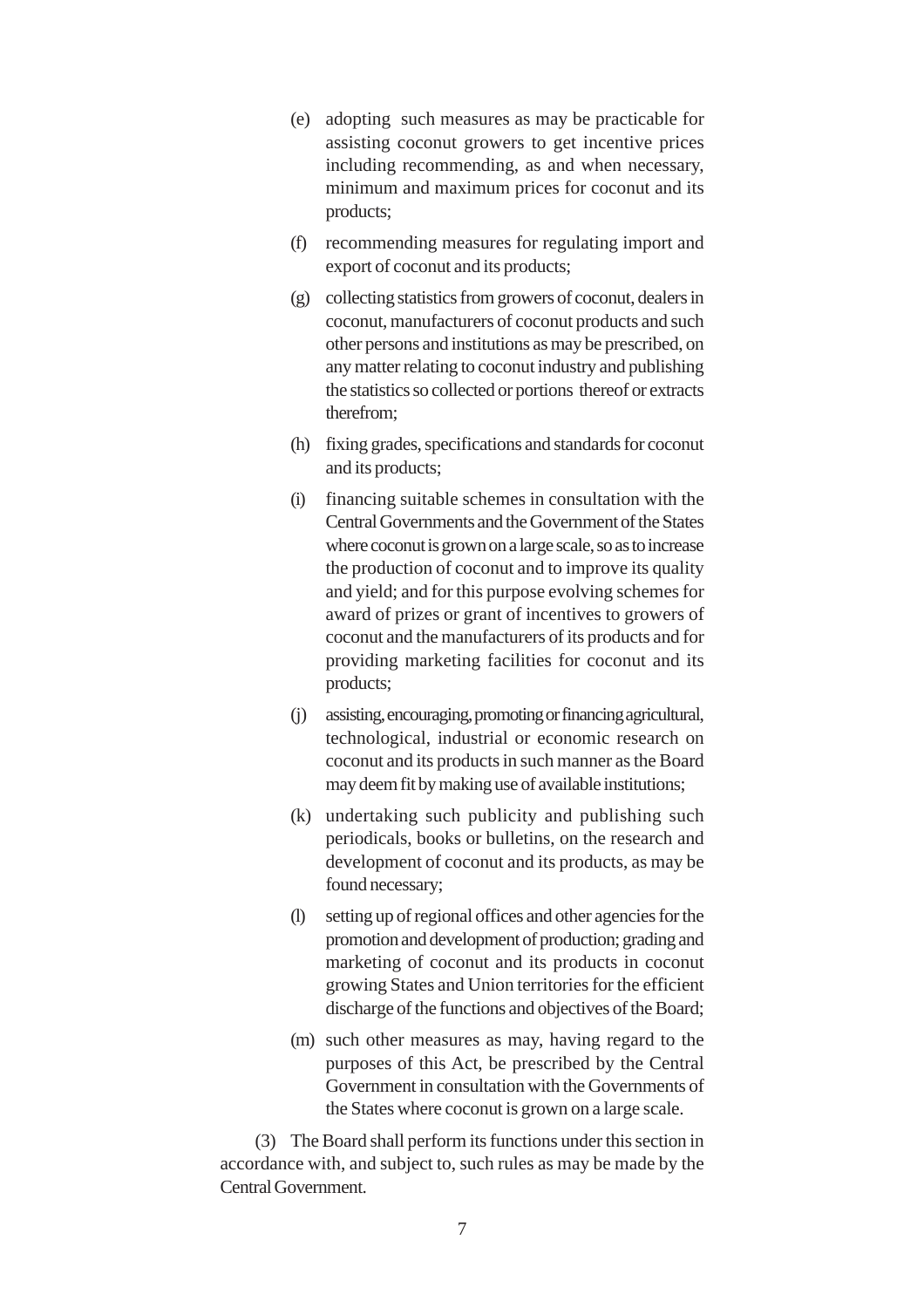**Dissolution** of the Board **11.** (1) The Central Government may, by notification in the Official Gazette and for reasons to be specified therein, direct that the Board shall be dissolved from such date and for such period as may be specified in the notification;

Provided that before issuing any such notification, the Central Government shall give a reasonable opportunity to the Board to make representations against the proposed dissolution and shall consider the representations, if any, of the Board.

(2) When the Board is dissolved under provisions of subsection  $(l)$ , -

- (a) all members, notwithstanding that their term of office has not expired, shall, from the date of dissolution, vacate their offices as such members;
- (b) all powers and duties of the Board shall, during the period of dissolution, be exercised and performed by such person or persons as the Central Government may appoint in this behalf and their remuneration shall be such as may be prescribed;
- (c) all funds and other properties vested in the Board shall, during the period of dissolution, vest in the Central Government; and
- (d) as soon as the period of dissolution, expires, the Board shall be reconstituted in accordance with the provisions of this Act.

#### **CHAPTER III**

#### **FINANCE, ACCOUNTS AND AUDIT**

| Grants and loans<br>by the Central<br>Government | 12. The Central Government may, after due appropriation made by<br>Parliament by law in this behalf, pay to the Board by way of grants or<br>loans such sums of money as the Central Government may think fit for<br>being utilized for the purposes of this Act. |  |
|--------------------------------------------------|-------------------------------------------------------------------------------------------------------------------------------------------------------------------------------------------------------------------------------------------------------------------|--|
| Constitution of<br>Coconut<br>Development        | <b>13.</b> (1) There shall be formed a Fund to be called the Coconut<br>Development Fund and there shall be credited thereto -<br>Omitted.<br>$*(a)$                                                                                                              |  |
| Fund                                             | any grants or loans granted by the Central Government<br>(b)<br>for the purposes of this Act;                                                                                                                                                                     |  |
|                                                  | any grants or loans that may be made by any person for<br>(c)<br>the purposes of this Act including loans under section<br>14:                                                                                                                                    |  |
|                                                  | any grants or donations from State Governments,<br>(d)<br>voluntary organizations or other institutions:                                                                                                                                                          |  |

Provided that no such grant, loan or donation shall be credited to the Fund except with the prior approval of the Central Government.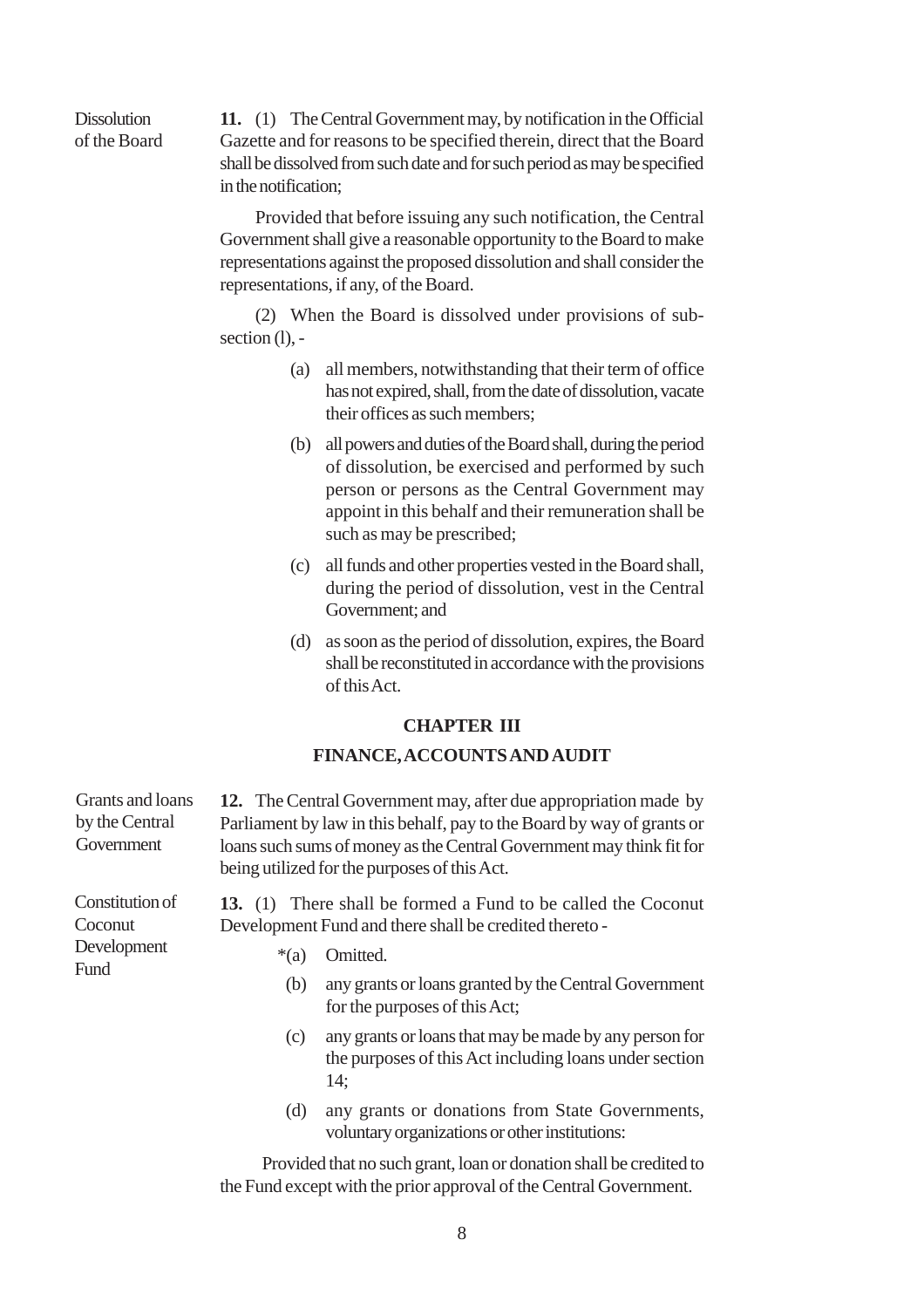- (2) The Fund shall be applied
	- (a) for meeting the cost of the measures referred to in section 10;
	- (b) for meeting the salaries, allowances and other remuneration of the members, officers and other employees, as the case may be of the Board;
	- (c) for meeting the other administrative expenses of the Board and any other expenses authorized by or under this Act;
	- (d) for repayment of any loans.

**14.** (1) The Board may, for the purposes of carrying out its functions under this Act, and with the previous approval of, and subject to the directions of the Central Government, borrow money from -

- (a) the public by the issue or sale of bonds or debentures or both, carrying interest at such rates as may be specified therein;
- (b) any bank or other institution;
- (c) such other authority, organization or institution as may be approved by the Central Government in this behalf.

(2) The Central Government may guarantee the repayment of the monies borrowed by the Board under sub-section (1) and the payment of interest thereon and other incidental charges.

**15.** (1) The Board shall maintain proper accounts and other relevant records and prepare an annual statement of accounts in such form as may be prescribed by the Central Government in consultation with the Comptroller and Auditor General of India.

(2) The accounts of the Board shall be audited by the Comptroller and Auditor General of India at such intervals as may be specified by him and any expenditure incurred in connection with such audit shall be payable by the Board to the Comptroller and Auditor General.

(3) The Comptroller and Auditor General of India and any person appointed by him in connection with the audit of the accounts of the Board shall have the same rights and privileges and authority in connection with such audit as the Comptroller and Auditor General generally has in connection with the audit of the Government accounts and, in particular, shall have the right to demand the production of books, accounts, connected vouchers and other documents and papers and to inspect any of the offices of the Board.

(4) The accounts of the Board as certified by the Comptroller and Auditor General of India or any other person appointed by him in this behalf together with the audit report thereon shall be forwarded annually to the Central Government and that Government shall cause the same to be laid before each House of Parliament.

Borrowing powers of the Board

Accounts and Audit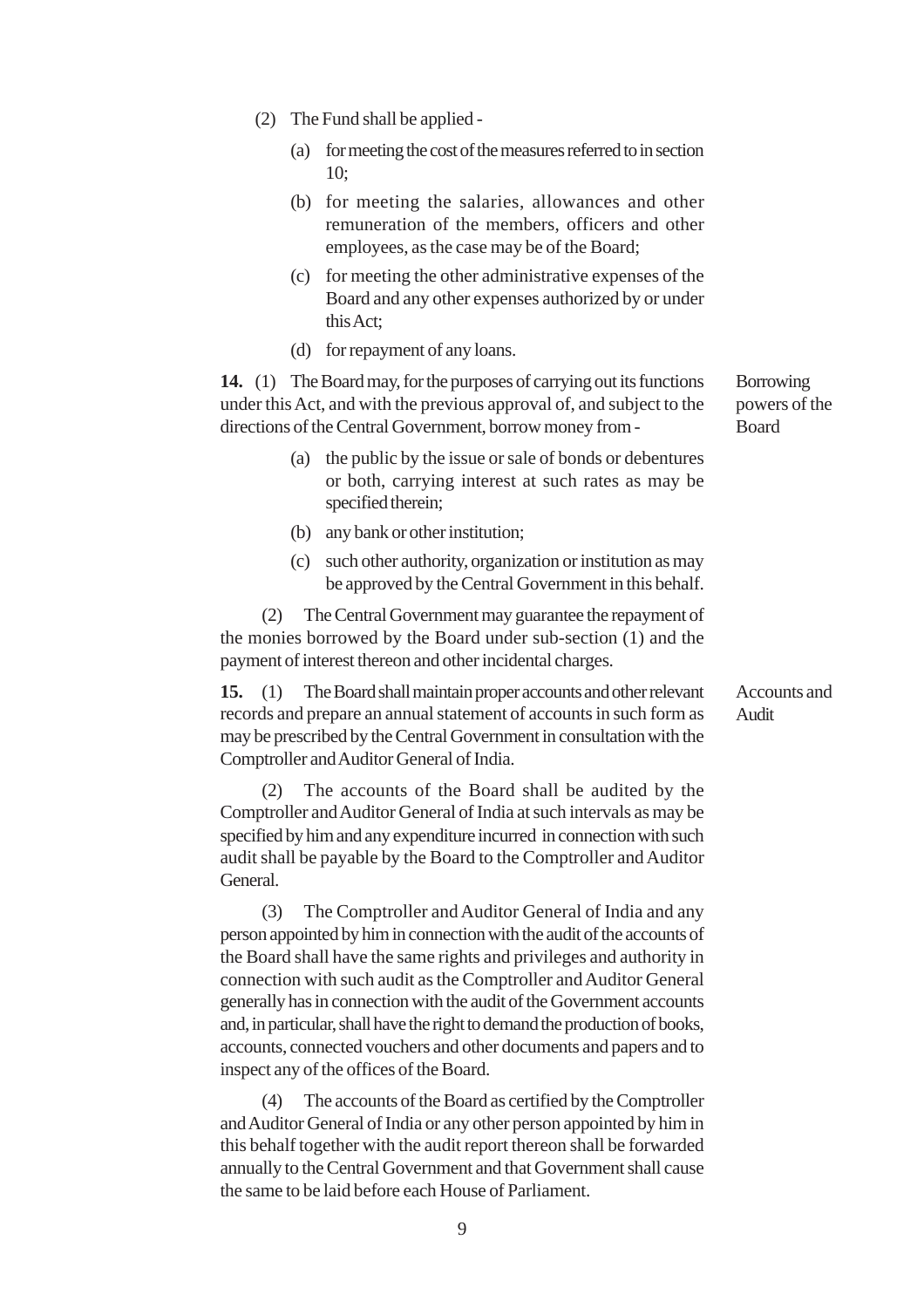## **CHAPTER IV CONTROL BY CENTRAL GOVERNMENT**

**16.** The Board shall carry out such directions as may be issued to it from time to time by the Central Government for the efficient administration of this Act. Directions by **Central Government** 

Returns and Reports

**17.** (1) The Board shall furnish to the Central Government at such time and in such form and manner as may be prescribed or as the Central Government may direct, such returns and statements and such particulars in regard to any proposed or existing programme for the promotion and development of the coconut industry, as the Central Government may, from time to time, require.

(2) The Board shall furnish a programme of its activities for each financial year to the Central Government for their information and directions, if any.

(3) Without prejudice to the provisions of sub-section (1), the Board shall, as soon as possible, after the end of each financial year, submit to the Central Government a report in such form and before such date, as may be prescribed, giving a true and full account of its activities, policy and programmes during the previous financial year.

(4) A copy of the report received under sub-section (3) shall be laid, as soon as may be, after it is received, before each House of Parliament.

## **CHAPTER V MISCELLANEOUS**

| Protection of | 18. No suit, prosecution or other legal proceeding shall lie against the                                                                                                                                                                        |
|---------------|-------------------------------------------------------------------------------------------------------------------------------------------------------------------------------------------------------------------------------------------------|
| action taken  | Central Government, or the Board or any committee appointed by it,                                                                                                                                                                              |
| in good faith | or any member of the Board or such committee, or any officer or other                                                                                                                                                                           |
|               | employee of the Central Government or of the Board or any other<br>person authorized by the Central Government or the Board, for anything<br>which is in good faith done or intended to be done under this Act or the<br>rules made thereunder. |
| Power to      | 19. (1) The Central Government may, by notification in the Official                                                                                                                                                                             |
| make rules    | Gazette, make rules to carry out the provisions of this Act.                                                                                                                                                                                    |
|               | In particular and without prejudice to the generality of the                                                                                                                                                                                    |

foregoing power, such rules may provide for all or any of the following matters, namely:-

> (a) the powers which may be exercised and functions which may be performed by the Vice-Chairman of the Board under sub-section (5) of the section 4;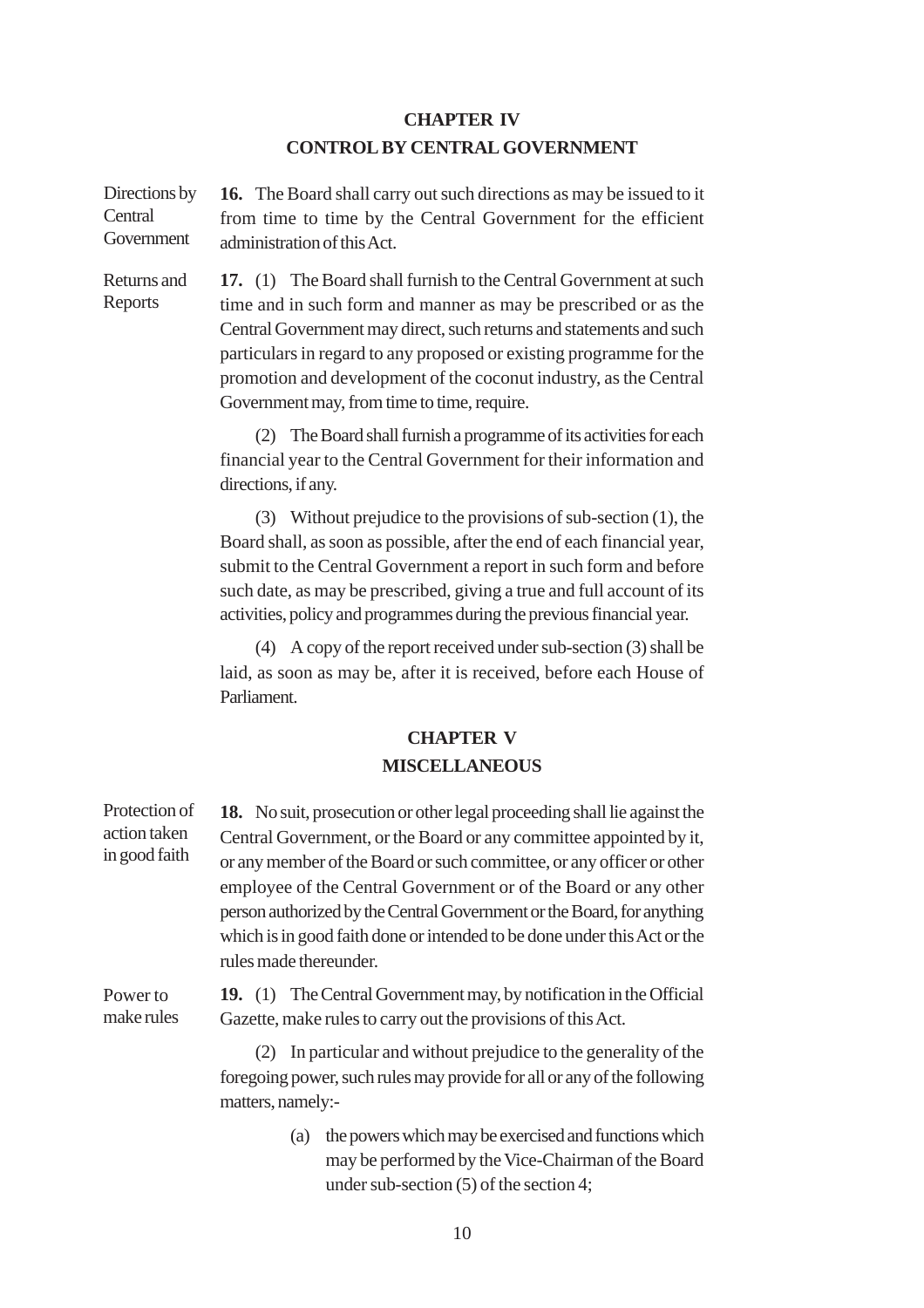- (b) the term of office of the members, the manner of filling vacancies among, and the procedure to be followed in the discharge of their functions by, the members, under sub-section (6) of section 4;
- (c) the manner in which and the purposes for which any person may be associated by the Board under subsection (8) of section 4;
- (d) the powers which may be exercised and the duties which may be performed by the Chairman as the chief executive of the Board under sub-section (1) of section 7;
- (e) the powers which may be exercised and the duties which may be performed by the Chief Coconut Development Officer of the Board under sub-section (2) of section 7;
- (f) the powers which may be exercised and the duties which may be performed by the Secretary of the Board under sub-section (4) of section 7;
- (g) the control and restrictions subject to which officers and other employees may be appointed by the Board under sub-section (6) of section 7;
- (h) the form in which option may be given by the officers and other employees of the Directorate of Coconut Development under sub-section (2) of section 8;
- (i) the collection of statistics in respect of any matter relating to coconut industry under clause (g) of sub-section (2) of section 10;
- (j) the matters in respect of which the Board may undertake measures in the discharge of its functions under clause (m) of sub-section (2) of section 10;
- (k) the remuneration and other allowances payable to the person or persons referred to in clause (b) of sub-section (2) of section 11;
- (l) the form in which the accounts of the Board shall be maintained under sub-section (1) of section 15;
- (m) the form and manner in which and the time at which the Board may furnish returns and reports to the Central Government under sub-section (1) of section 17;
- (n) the form in which and the date before which the Board shall furnish to the Central Government the report of its activities and programmes under sub-section (3) of section 17;
- (o) any other matter which has to be, or may be, prescribed by rules under this Act.